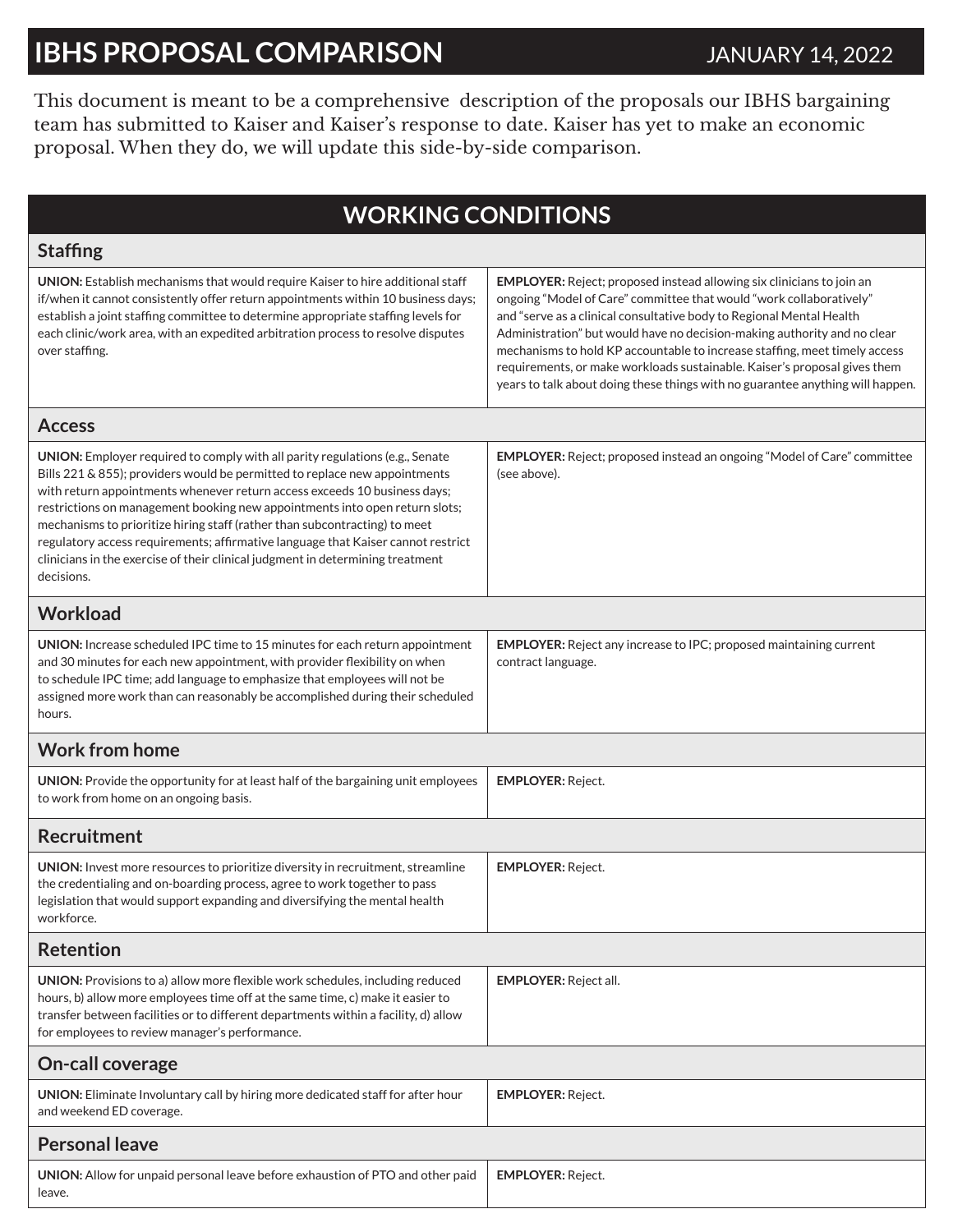## **IBHS PROPOSAL COMPARISON** JANUARY 14, 2022

| <b>BENEFITS</b>                                                                                                                                                                                                                                                                                                   |                                                                                                                                                                                                                                                              |  |
|-------------------------------------------------------------------------------------------------------------------------------------------------------------------------------------------------------------------------------------------------------------------------------------------------------------------|--------------------------------------------------------------------------------------------------------------------------------------------------------------------------------------------------------------------------------------------------------------|--|
| <b>Medical</b>                                                                                                                                                                                                                                                                                                    |                                                                                                                                                                                                                                                              |  |
| UNION: Decrease co-pays to \$5 for MD visit, \$5 for prescription drugs; extend<br>Alternative Mental Health benefit to eligible dependents, without the need for<br>a denial letter.                                                                                                                             | <b>EMPLOYER: No proposal.</b>                                                                                                                                                                                                                                |  |
| <b>Retiree medical</b>                                                                                                                                                                                                                                                                                            |                                                                                                                                                                                                                                                              |  |
| <b>UNION:</b> Additional \$10,000 added to HRA account when retiree reaches<br>85 years of age.                                                                                                                                                                                                                   | <b>EMPLOYER: No proposal.</b>                                                                                                                                                                                                                                |  |
| <b>Holidays</b>                                                                                                                                                                                                                                                                                                   |                                                                                                                                                                                                                                                              |  |
| UNION: Add MLK Jr Day and Juneteenth as paid holidays, continue to allow<br>employees multiple options in the observance and pay for holidays that fall on a<br>weekend; employees who work on a holiday would get time and a half for all hours<br>worked (instead of straight time) in addition to holiday pay. | EMPLOYER: Reject additional holidays (Kaiser has released a statement it will<br>observe MLK Jr Day as a paid holiday beginning in 2023); holidays falling on a<br>weekend would be observed on Friday before or Monday after, as designated<br>by Employer. |  |
| <b>Student loan repayment</b>                                                                                                                                                                                                                                                                                     |                                                                                                                                                                                                                                                              |  |
| UNION: Extend program to cover all loans, regardless of date procured; expand<br>the program to include all regular employees (not just those working more than<br>32 hours per week), double the annual maximum amount, and make the payouts<br>non-taxable.                                                     | <b>EMPLOYER: No response.</b>                                                                                                                                                                                                                                |  |
| <b>COMPENSATION</b>                                                                                                                                                                                                                                                                                               |                                                                                                                                                                                                                                                              |  |
| <b>Bilingual differential</b>                                                                                                                                                                                                                                                                                     |                                                                                                                                                                                                                                                              |  |
| UNION: Increase to 5% of base rate and add more languages covered; expand the<br>bilingual program to ensure that there are enough bilingual clinicians to provide<br>culturally responsive care to non-English speakers in all service areas.                                                                    | <b>EMPLOYER: No response.</b>                                                                                                                                                                                                                                |  |
| Per diem pay                                                                                                                                                                                                                                                                                                      |                                                                                                                                                                                                                                                              |  |
| UNION: Increase per diem in lieu of benefits differential from \$1/hour to<br>20% of base pay.                                                                                                                                                                                                                    | <b>EMPLOYER: Reject.</b>                                                                                                                                                                                                                                     |  |
| Performance incentive plan                                                                                                                                                                                                                                                                                        |                                                                                                                                                                                                                                                              |  |
| <b>UNION:</b> Continue Performance Improvement Plan with maximum annual payout<br>of \$5,000 for full-time employees.                                                                                                                                                                                             | <b>EMPLOYER: No proposal.</b>                                                                                                                                                                                                                                |  |
| <b>Wage rates</b>                                                                                                                                                                                                                                                                                                 |                                                                                                                                                                                                                                                              |  |
| UNION: 4% increase for each year of the contract; increase minimum starting<br>rate by eliminating the first two steps of the wage scale.                                                                                                                                                                         | <b>EMPLOYER: No proposal.</b>                                                                                                                                                                                                                                |  |
| <b>OTHER</b>                                                                                                                                                                                                                                                                                                      |                                                                                                                                                                                                                                                              |  |
| Term of agreement                                                                                                                                                                                                                                                                                                 |                                                                                                                                                                                                                                                              |  |
| UNION: 3 years.                                                                                                                                                                                                                                                                                                   | <b>EMPLOYER:</b> No proposal to date.                                                                                                                                                                                                                        |  |
| <b>Steward training days</b>                                                                                                                                                                                                                                                                                      |                                                                                                                                                                                                                                                              |  |
| UNION: Increase from six times a year to monthly, with pay for all stewards who<br>attend (instead of current limit of 32 paid).                                                                                                                                                                                  | <b>EMPLOYER: Reject.</b>                                                                                                                                                                                                                                     |  |